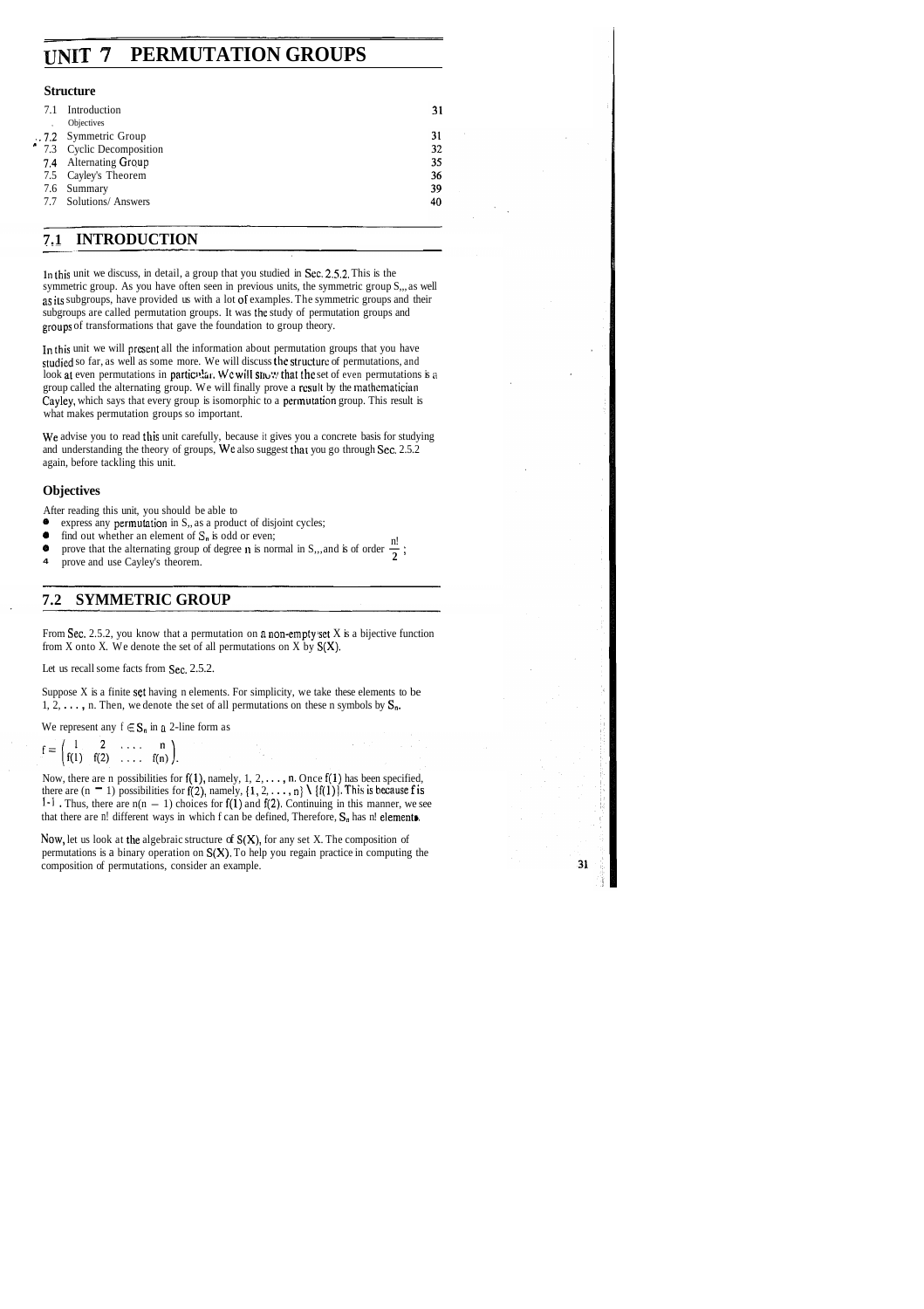**Some More Group Theory** 

Let  $f = \begin{pmatrix} 1 & 2 & 3 & 4 \\ 2 & 4 & 1 & 3 \end{pmatrix}$  and  $g = \begin{pmatrix} 1 & 2 & 3 & 4 \\ 4 & 1 & 3 & 2 \end{pmatrix}$  be in S<sub>4</sub>. Then, to get fog we first apply g and then apply f. .:  $f \circ g(1) = f(g(1)) = f(4) = 3.$  $f_{\text{o}}g(2) = f(g(2)) = f(1) = 2.$  $f_{0}g(3) = f(g(3)) = f(3) = 1.$ fog (4) = f(g(4)) = f(2) = 4.<br>  $\therefore$  f<sub>og =</sub>  $\begin{pmatrix} 1 & 2 & 3 & 4 \\ 3 & 2 & 1 & 4 \end{pmatrix}$  $\therefore$  fog =

Theorem 1 : Let X be a non-empty set. Then the system  $(S(X), o)$  forms a group, called the symmetric group of X.

Thus,  $S_n$  is a group of order n!. We call  $S_n$  the symmetric group of degree n. Note that if  $f \in S_n$ , then

 $\left(\begin{array}{cccc} f(1) & f(2) & \ldots & f(n) \\ 1 & 2 & \ldots & n \end{array}\right).$  $\mathbf{f}^{-1}$  =

Now, with the experience that you have gained in previous units, try the following exercise.

E 1) Show that  $(S_n \circ)$  is a non-commutative group for  $n \ge 3$ .<br>(Hint: Check that  $\begin{pmatrix} 1 & 2 & 3 \\ 2 & 3 & 1 \end{pmatrix}$  and  $\begin{pmatrix} 1 & 2 & 3 \\ 3 & 2 & 1 \end{pmatrix}$  don (Hint : Check that  $\begin{pmatrix} 1 & 2 & 3 \\ 2 & 3 & 1 \end{pmatrix}$  and  $\begin{pmatrix} 1 & 2 & 3 \\ 3 & 2 & 1 \end{pmatrix}$  don't commute.)

We show this process diagrammatically in Fig. 1.



Fig. 1:  $(1\ 2\ 4\ 3)$  o  $(1\ 4\ 2)$  in S<sub>4</sub>

Now, let us go back to **S(X),** for any set **k.** We have proved the following result in Sec. 2.5.2.

The two-line notation that we have used for a permutation is rather cumbersome. In the next section we will.see how to use a shorter notation.

In this section we will first see how td write permutations conveniently, as a product of cycles. Let us first see what a cycle is.

At this point we would like to make a remark about our terminology and notation.

Consider the permutation  $f = \begin{pmatrix} 2 & 4 \\ 1 & 2 \end{pmatrix}$ . Choose any one of the symbols, say 1. Now, we write down a left hand bracket followed by I : (1) Since f maps 1 to 3, we write 3 after 1 : (1) 3 Since f maps 1 to 3, we write **3** after 1 : (1 3<br>Since f maps 3 to 4, we write 4 after 3 : (1 3 4) Since f maps 3 to 4, we write 4 after 3 : Since f maps **4** to **2**, we write 2 after 4 : (1 3 4 2) Since f maps 2 to 1 (the symbol we started with), we close the brackets after the symbol (1 **342)** 

Remark : From now on we will refer to the composition of permutations as multiplication of permutations. We will also drop the composition sign. Thus, we **will** ,write **f g** as **fg.** 

# **7.3 CYCLIC DECOMPOSITION**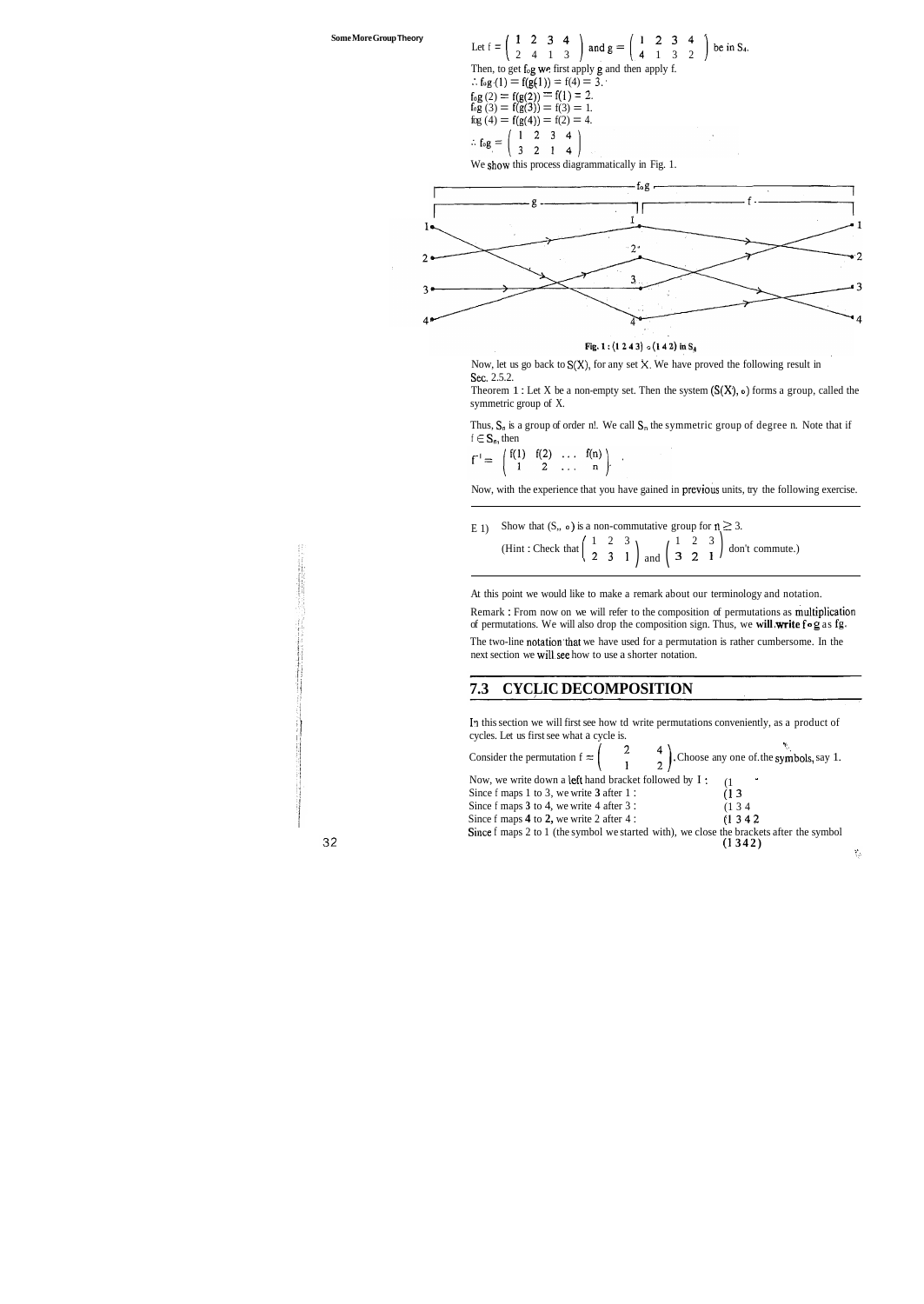

### **Permutation Groups**

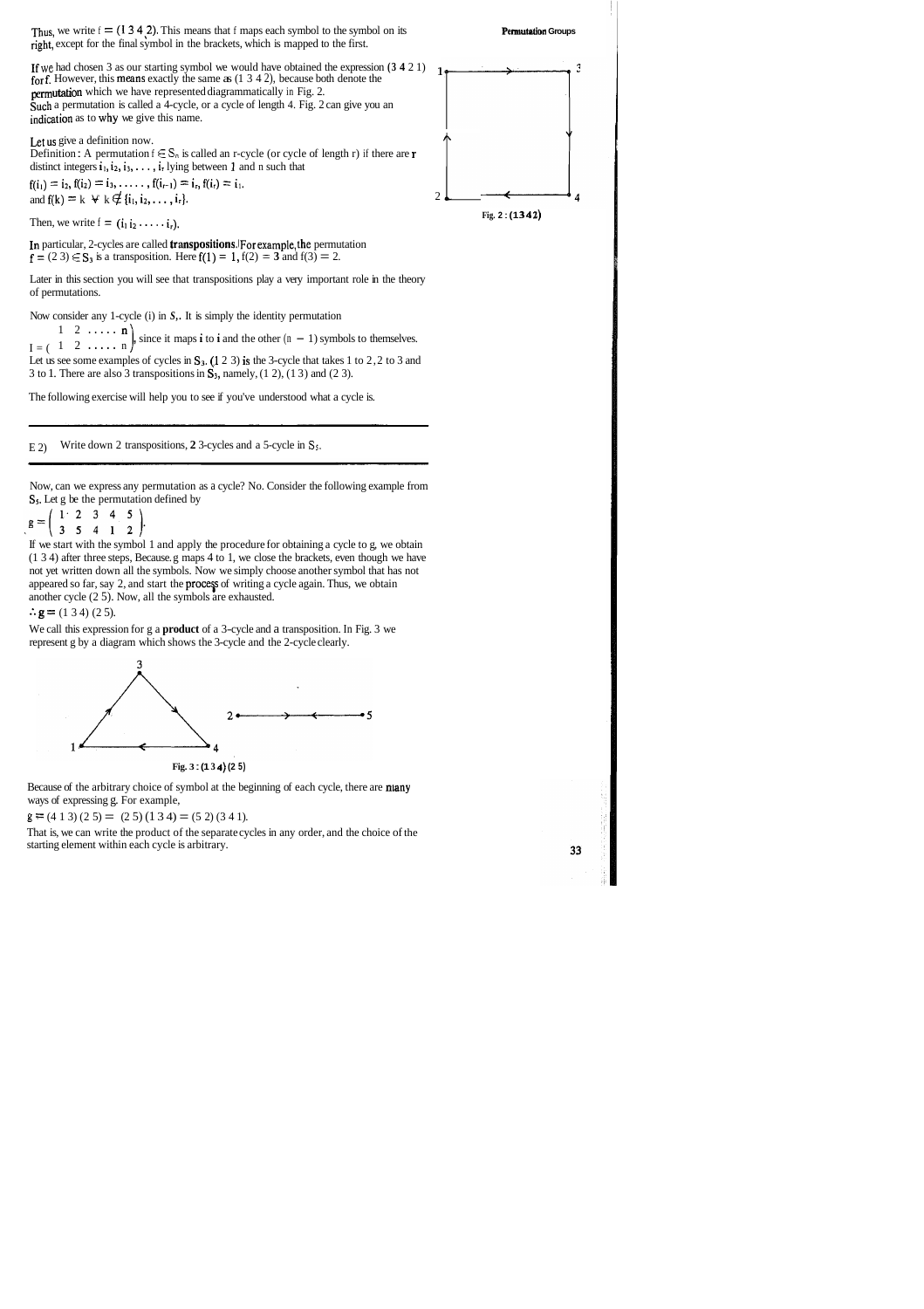I

![](_page_3_Figure_22.jpeg)

![](_page_3_Figure_23.jpeg)

![](_page_3_Figure_24.jpeg)

![](_page_3_Figure_1.jpeg)

So, for example, the cycles (1 2) and (3 4) in **S4** are disjoint. But (1 2) and (1 4) are not disjoint, since they both move 1.

Note that iff and  $g$  are disjoint, then  $fg = gf$ , since f and g move disjoint sets of symbols.

Now let us'examine one more example. Let h be the permutation in **Ss** defined by

$$
h = \left(\begin{array}{cccc} 1 & 2 & 3 & 4 & 5 \\ 4 & 2 & 3 & 5 & 1 \end{array}\right).
$$

Following our previous rules, we obtain

# $h = (1 4 5) (2) (3),$

because each of the symbols 2 and 3 is left unchanged by h. By convention, we don't include the 1-cycles (2) and (3) in the expression for h unless we wish to emphasize them, since they just represent the identity permutation. Thus, we simply write  $h = (1 4 5)$ .

What you have seen in  $E_1$  3 is true in general. We state the following-result. Theorem 2 : Every permutation  $f \in S$ ,  $f \neq I$ , can be expressed as a product of disjoint cycles. .

The proof of this statement is tedious. It is the same process that you have applied in  $E$  3. So we shall not do it here.

If you have understood our discussion so far, you will be able to solve the following exercises.

The same process that we have just used is'true for any cycle. That is, any r-cycle  $(i_1 i_2 \ldots, i_r)$  can be written as  $(i_1 i_r)$   $(i_1 i_{r-1}) \ldots (i_1 i_2)$ , a product of transpositions.

E 3) Express each of the following permutations as products of disjoint cycles in the manner demonstrated above.

a)  $\begin{pmatrix} 1 & 2 & 3 & 4 & 5 \\ 5 & 4 & 2 & 1 & 3 \end{pmatrix}$ b)  $\begin{pmatrix} 1 & 2 & 3 & 4 & 5 & 6 & 7 & 8 \\ 8 & 4 & 7 & 2 & 1 & 3 & 6 & 5 \end{pmatrix}$ c)  $\begin{pmatrix} 1 & 2 & 3 & 4 & 5 \\ 4 & 5 & 3 & 1 & 2 \end{pmatrix}$ 

E 4) Do the cycles  $(1\ 3)$  and  $(1\ 5\ 4)$  commute? Why?

Now we will give you some exercises in which we give some interesting properties of permutations.

- **E5**) Show that every permutation in  $S_n$  is a cycle iff  $n \leq 4$ .
- E 6) If  $f = (i_1 i_2 \ldots i_n) \in S_n$ , then show that  $f^{-1} = (i_r i_{r-1} \ldots i_2 i_l)$ .
- **E**7) If f is an r-cycle, then show that  $o(f) = r$ , i.e.,  $f' = I$  and  $f' \neq I$ , if  $s < r$ . (Hint : If  $f = (i_1 i_2 ... i_n)$ , then  $f(i_1) = i_2, i^2 (i_1) = i_3, ..., f^{r-1} (i_1) = i_r$ .)

And now let us see how we can write a cycle as a product of transpositions. Consider the cycle (1 5 3 4 2) in **Ss.** You can check that this is the same as the product **(1** 2) (1.4) (1 3) (1 5). Note that these transpositions are not disjoint. In fact, all of them move the element 1.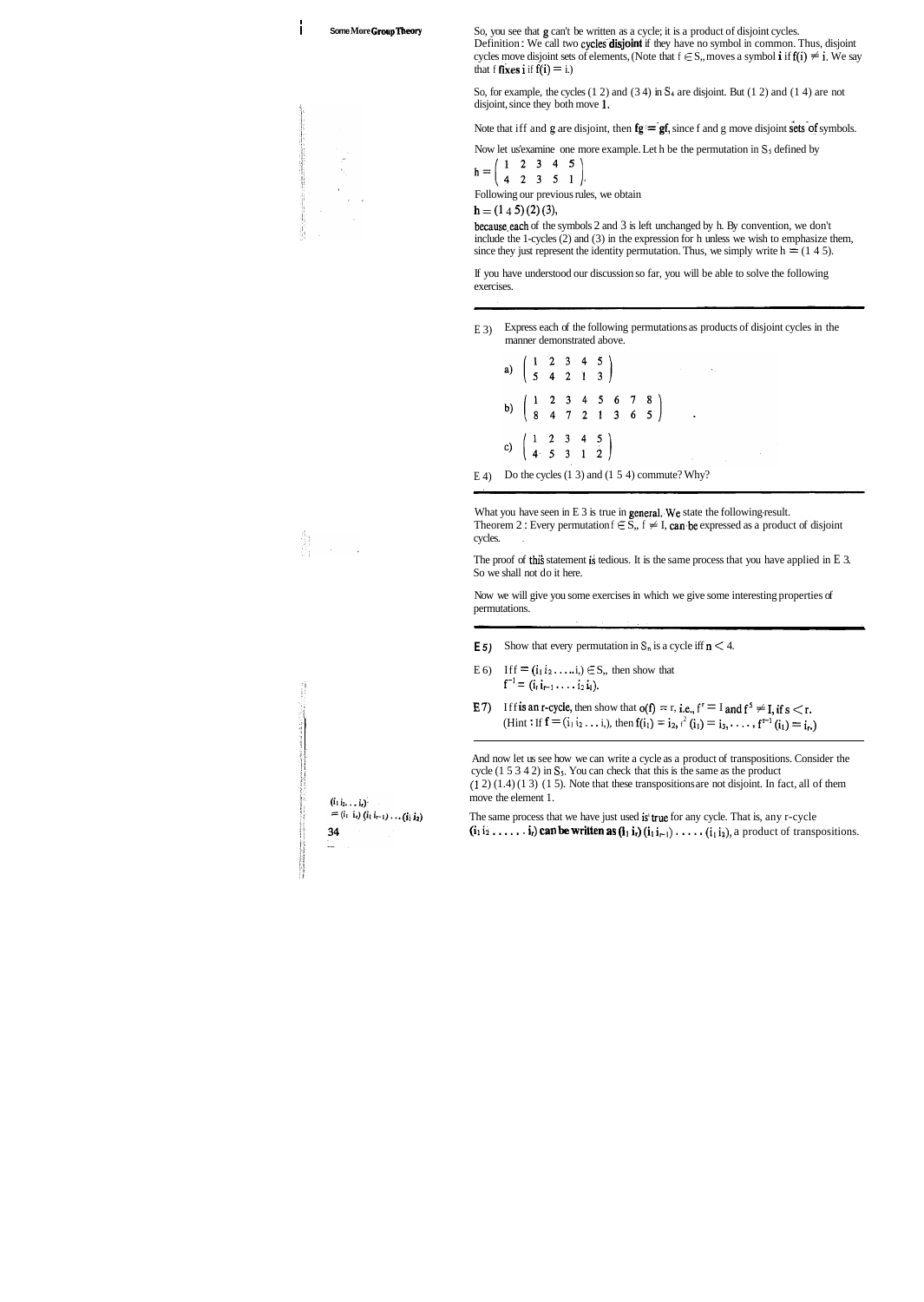**E 8)** Express the following cycles as products of transpositions: a)  $(1\ 3\ 5)$ , b)  $(5\ 3\ 1)$ , c)  $(2453)$ .

Note that, since the transpositions aren't disjoint, they need not commute. **Permutation Groups** 

Try the following exercise now.

NOW we will use Theorem 2 to state a result which shows why transpositions are so important in the theory of permutations.

**Theorem 3 :** Every permutation in  $S_n$  ( $n \geq 2$ ) can be written as a product of transpositions.

**Proof**: The proof is really very simple. By Theorem 2 every permutation, apart from I, is a product of disjoint cycles. Also, you have just seen that every cycle is a product of transpositions. Hence, every permutation, apart froq I, is a product of transpositions.

Also,  $I = (1 2) (1 2)$ . Thus, I is also a product of transpositions. So, the theorem is proved.

Let us see how Theorem 3 works in practice. The permutation in E  $3(a)$  is (1 5 3 2 4). This is the same as (1 4) (1 2) (1 3) (1 5).

similarly, the permutation  $\begin{pmatrix} 1 & 2 & 3 & 4 & 5 & 6 \\ 3 & 6 & 4 & 1 & 2 & 5 \end{pmatrix}$  $=$  (1 3 4) (2 6 5) = (1 4) (1 3) (2 5) (2 6).

Now you can try your hand at this process.

**E 9)** Write the permutation in E 3(b) as a product of transpositions.

E 10) Show that  $(1 \ 2 \ldots \ 10) = (1 \ 2) (2 \ 3) \ldots (9 \ 10)$ .

The decomposition given in Theorem 3 leads us to a subgroup of  $S_n$  that we will now. discuss.

You have seen that a permutation in  $\dot{S}_n$  can be written as a product of transpositions. From E 10 you can see that the factors in the product are not uniquely determined. But all such representations have one thing in common—if a permutation in  $S_n$  is the product of an odd number of transpositions in one such representation, then it will be a product of an odd number of transpositions in any such representation. Similarly, if  $f \in S_n$  is a product of an even number of transpositions in one representation, then f is a product of an even number of transpositions in any such representation. To see this fact we need the concept of the signature or sign function.

Definition : The signature of  $f \in S_n$  ( $n \ge 2$ ) is defined to be '

# **7.4 ALTERNATING GROUP**

$$
\begin{aligned}\n\text{sign } f &= \prod_{i,j=1}^{r} \frac{f(j) - f(i)}{j - i} \\
\text{For example, for } f &= (1 \ 2 \ 3) \in S \text{ s}, \\
\text{sign } f &= \frac{f(2) - f(1)}{2 - 1} \cdot \frac{f(3) - f(1)}{3 - 1} \cdot \frac{f(3) - f(2)}{3 - 2} \\
&= \left(\frac{3 - 2}{1}\right) \left(\frac{1 - 2}{2}\right) \left(\frac{1 - 3}{1}\right) = 1. \\
\text{Similarly,} \quad \text{iff } f &= (1 \ 2) \in S_3 \text{, then} \\
\text{sign } f &= \frac{f(2) - f(1)}{2 - 1} \cdot \frac{f(3) - f(1)}{3 - 1} \cdot \frac{f(3) - f(2)}{3 - 2} \\
&= \left(\frac{1 - 2}{1}\right) \left(\frac{3 - 2}{2}\right) \left(\frac{3 - 1}{1}\right) = -1.\n\end{aligned}
$$

**denceforth,** whenever we talk of sign f, we shall assume that  $f \in S_n$  for some  $n \geq 2$ .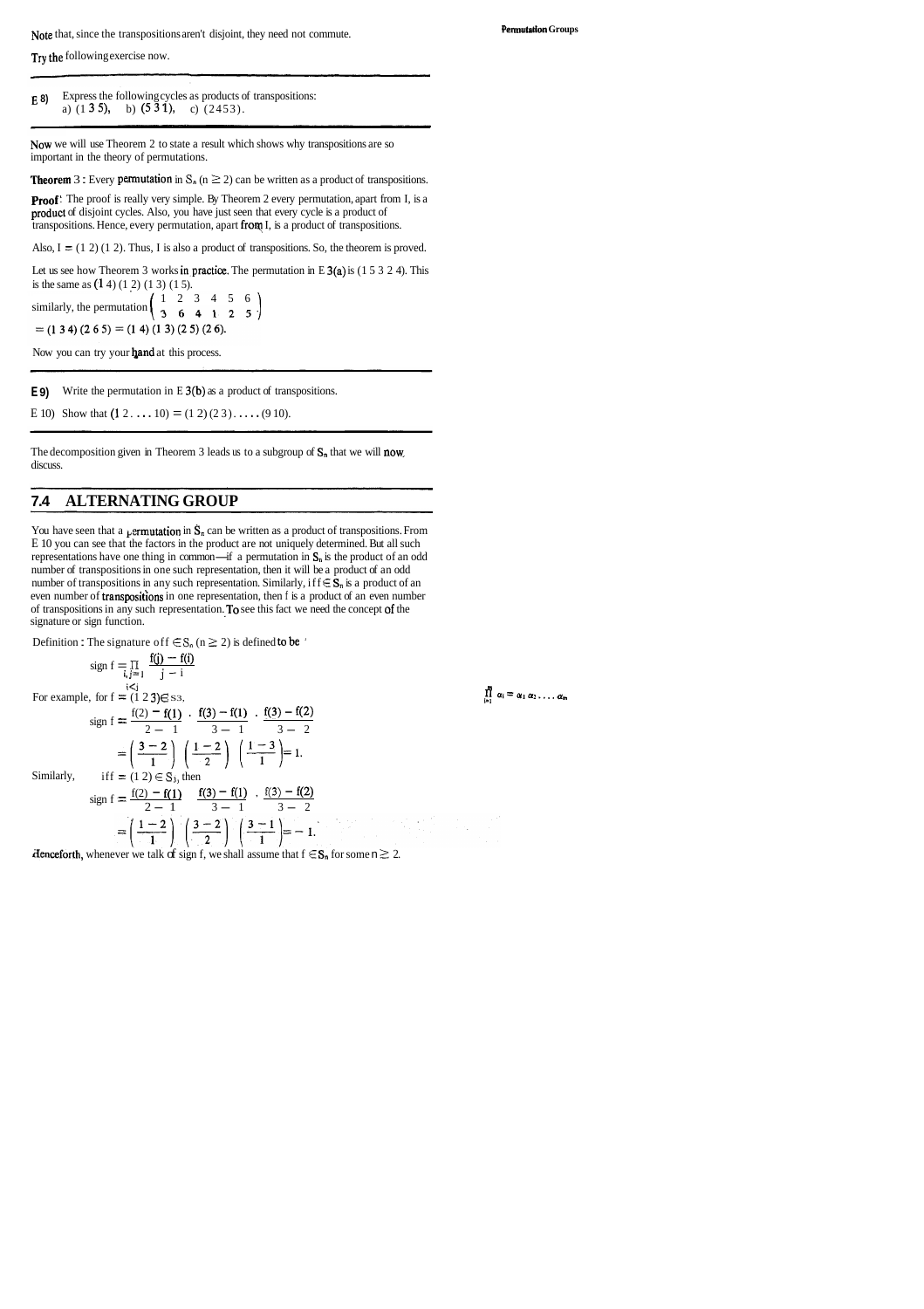Have you noticed that the signature defines a function sign  $: S_n \rightarrow Z$ ? We will now show that this function is a homomorphism.

**Theorem 4 :** Let f, g E S,. Then sign (f  $\sigma$ g) = (sign f) (sign g).

### E 11) What is the signature of I E S,?

**Proof** : By definition,

sign fog 
$$
=\prod_{i,j=1}^{n} \frac{f(g(j)) - f(g(i))}{j-i}
$$
  
\n $=\prod_{i,j} \frac{f(g(j)) - f(g(i))}{g(j) - g(i)}$  .  $\prod_{i,j} \frac{g(j) - g(i)}{j-i}$ 

Now, as i and j take all possible pairs of distinct values from 1 to n, so do  $g(i)$  and  $g(j)$ ,

since g is a bijection.<br>  $\frac{f(g(j)) - f(g(i))}{f(g(j))} = \text{sign } f.$  $\therefore$   $\; \Pi$  $\therefore$  i(i)  $g(j) - g(i)$ <br>  $\therefore$  sign (fog) = (sign f) (sign g).

Now we will show that  $\text{Im}(sign) = \{1, -1\}.$ 

**Theorem 5 :** a) If  $t \in S$ , is a transposition, then sign  $t = -1$ . b) sign  $f = 1$  or  $-1 \forall f \in S$ ,. c) Im (sign) =  $(1, -1)$ .

**Proof:** a) Lett  $=$  (p q), where  $p < q$ .

Now, only one factor of sign t involves both p and q, namely,

$$
\frac{t(q) - t(p)}{q - p} = \frac{p - q}{q - p}
$$
1.  
Every factor of sign t that doesn't contain p or q equals 1, since

 $\frac{t(i) - t(j)}{i - j} = \frac{i - j}{i - j} = 1$ , if i, j  $\neq$  p, q.

The remaining factors contain either p or q. but not both. These can be paired together to

form one of the following products.  
\n
$$
\frac{t(i) - t(p) \ t(i) - t(q)}{i - p} - \frac{i - q}{i - p} = 1, \text{ if } i > q,
$$
\n
$$
\frac{t(i) - t(p) \ t(q) - t(i)}{i - p} - \frac{i - q}{i - p} = 1, \text{ if } q > i > p,
$$
\n
$$
\frac{t(p) - t(i) \ t(q) - t(i)}{i - p} - \frac{q - i}{p - i} = 1, \text{ if } i < p.
$$

 $p - 1$   $q - 1$   $p - 1q - 1$ <br>Taking the values of all the factors of sign t, we see that sign t = - 1.

b) Let  $f \in S$ ,. By Theorem 3 we know that  $f = t_1t_2 \ldots t_r$  for some transpositions  $t_1, \ldots, t_r$  in  $S_n$ .

... sign  $f = sign(t_1 t_2 \ldots t_n)$  $=$  (sign t<sub>1</sub>) (sign t<sub>2</sub>) . . . . . sign (t<sub>1</sub>), by Theorem 4.  $= (-1)^r$ , by (a) above.  $\therefore$  sign f = 1 or - 1.

c) We know that Im  $(sign) \subseteq \{1, -1\}.$ We also know that sign  $t = -1$ , for any transposition t; and sign  $I = 1$ .  $\therefore$  {1, - 1)  $\subseteq$  Im {sign).  $\therefore$  Im (sign) =  $(1, -1)$ .

Now, we are in a position to prove what we said at the beginning of this section.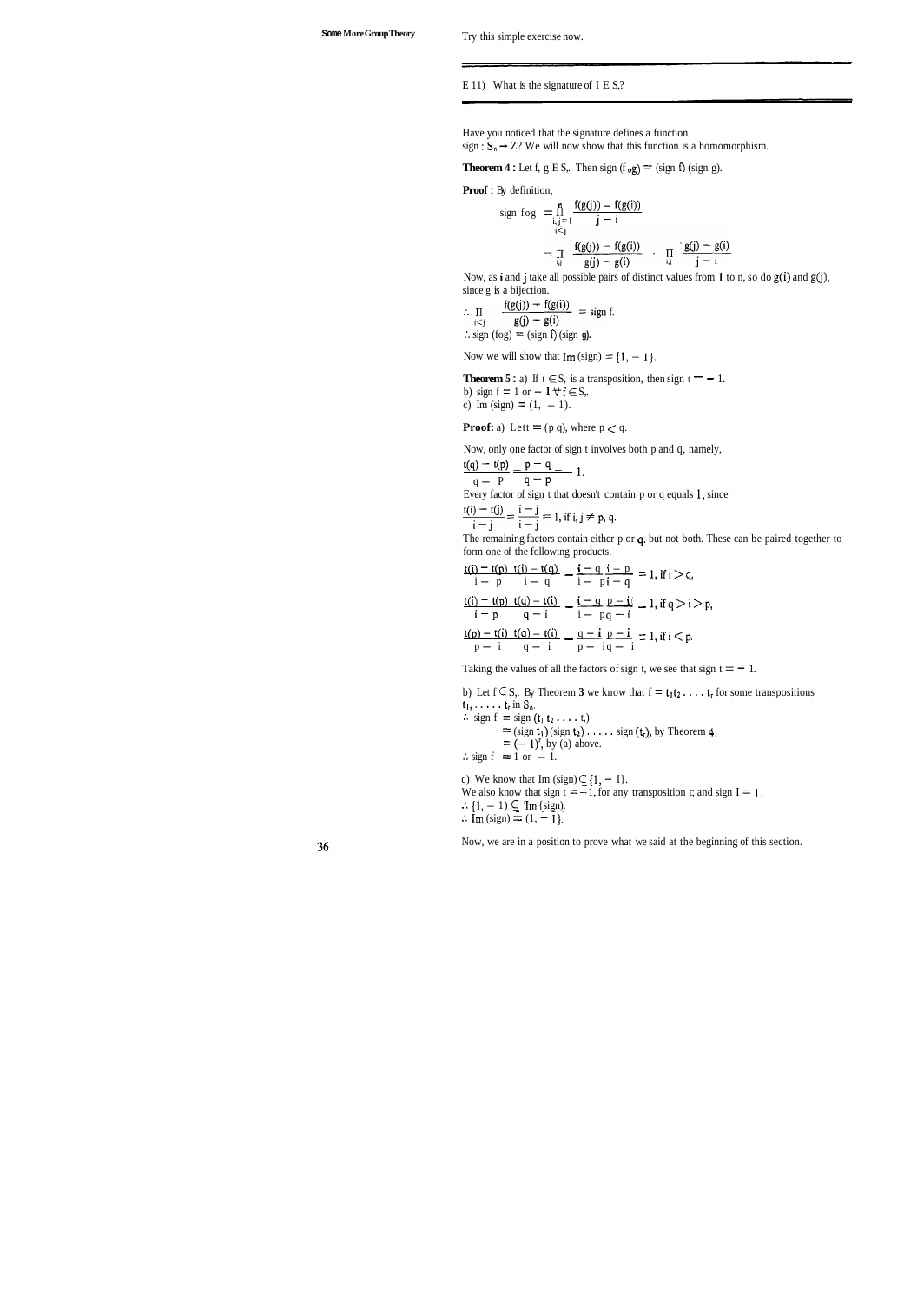| <b>Theorem 6 :</b> Let $f \in S_n$ and let                                                      |
|-------------------------------------------------------------------------------------------------|
| $f = t_1 t_2 \ldots t_r = t_1' t_2' \ldots t_s'$                                                |
| be two factorisations of finto a product of transpositions. Then either both $r$ and s are even |
| integers, or both are odd integers.                                                             |

37

So, we have shown that for  $f \in S_n$ , the number of factors occurring in any factorisation of f into transpositions is always even or always odd. Therefore, the following definition is meaningful.

Proof : We apply the function  $sien : S_n \to \{1, -1\}$  to  $f = t_1t_2 \ldots t_n$ . By Theorem 5 we see that sign  $f = (sign t_1) (sign t_2) \ldots$  . . . .  $(sign t_r) = (-1)$ . :. sign  $(t_1' t_2' \ldots t_s') = (-1)$ , substituting  $t_1' t_2' \ldots t_s'$  for f.<br>that is,  $(-1)^s = (-1)$ . This can only happen if both s and r are even, or both are odd.

Definition : A permutation  $f \in S_n$  is called even if it can be written as a product of an even  $\sin f = 1$  iff **f** is even. number of transposition. f is called odd if it can be represented as a product of an odd number of transpositions.

For example,  $(1\ 2) \in S3$  is an odd permutation. In fact, any transposition is an odd permutation. On the other hand, any 3-cycle **\*is** an even permutation, since  $(i \text{ j k}) = (i \text{ k}) (i \text{ j}).$ 

- E 13) If  $f, g \to S_n$  are odd, then is  $f \circ g$  odd tool
- E 14) Is the identity permutation odd or even?

Now, we define an important subset of  $S_n$ , namely,  $A_{n} = (f \in S_{n} \mid f \text{ is even}).$ 

We'll show that  $A_1$ ,  $\Delta S_n$ , and that  $o(A_n) = \frac{n!}{2}$ , for  $n \ge 2$ .

Theorem 7 : The set A,, of **even** permutations in S,, forms a normal subgroup of  $S_n$  of order  $\frac{n!}{2}$ .

Note that  $\{1, -1\}$  is a group with respect to **multiplication**. Now Theorem 4 says that sign is a group homomorphism and Theorem 5 says that Im (sign)  $= (1, -1)$ . Let us obtain Ker (sign).

Ker (sign) =  $\{f \in S_n \mid sign f = 1\}$  $=$  (f  $\in$  S<sub>n</sub> | f is even)

Further, by the Fundamental Theorem of Homomorphism  $S_n/A_n \simeq \{1, -1\}.$ 

= A,.<br>  $A'' \Delta S_n$ .<br>
Further, by the Fundamental Theorem<br>  $S_n/A_n \approx \{1, -1\}$ .<br>  $\therefore o(S_n/A_n) = 2$ , that is,  $\frac{o(S_n)}{o(A_n)} = 2$ .

Note that this theorem says that **the** number of even permutations in  $S_n$  equals the number of odd permutations in **S**<sub>2</sub>.

Theorem 7 leads us to the following definition.

Definition : A,, the group of even permutations in  $S_n$ , is called the alternating group **of** degree n.

Now, see if you've understood what odd and even permutations are,

E 12) Which of the **permutation** in **E** 8 and **E** 9 are odd?

Proof : Consider the signature function,

 $sign: S_n \rightarrow (1, -1).$ 

$$
\therefore A^{\prime\prime} \underline{\Delta} S_n.
$$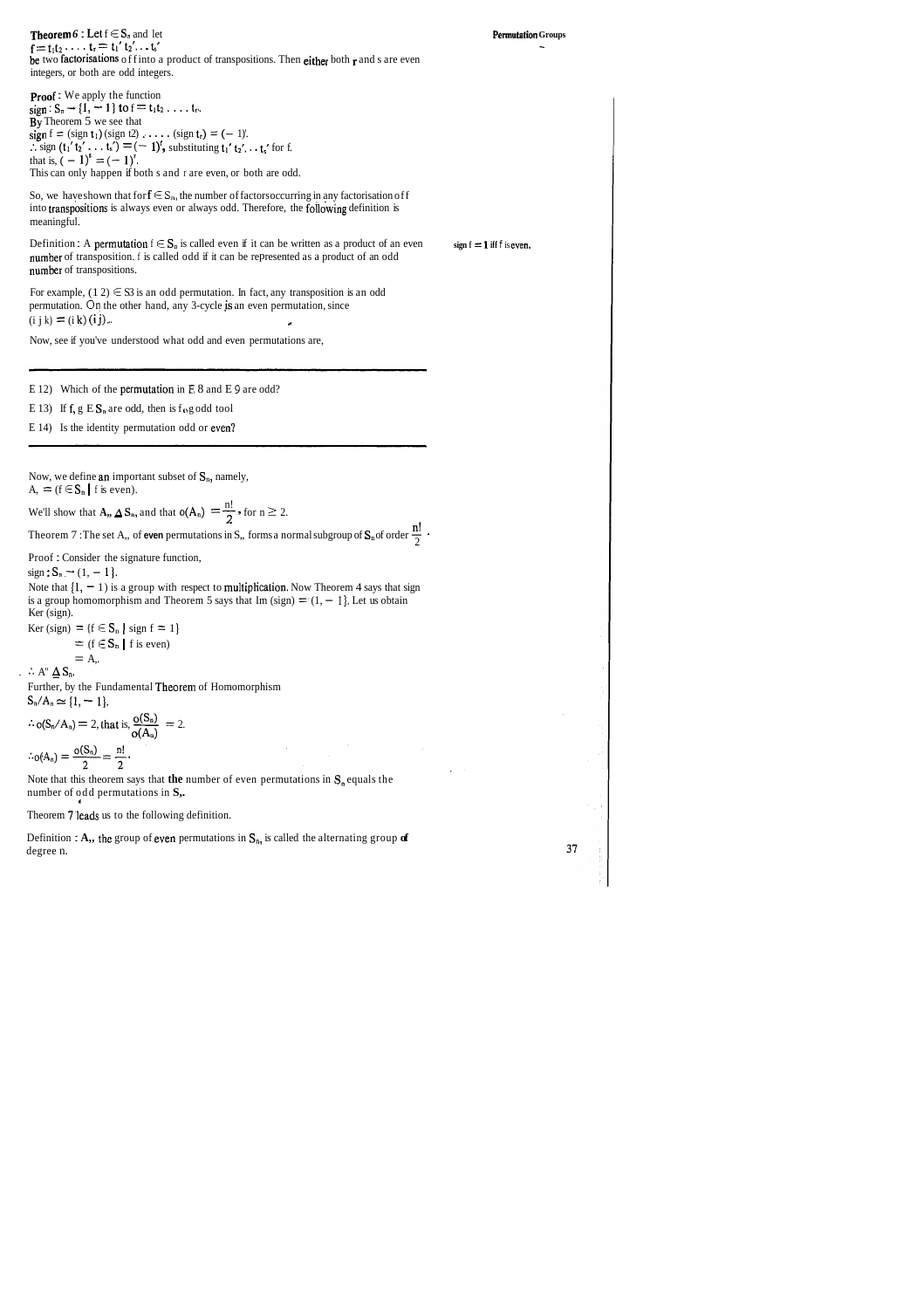**Some More Group Theory** Let us look at an example that you have already seen in previous units, A<sub>3</sub>. Now, Theorem Let us look at an example that you have already seen in previous units, A<sub>3</sub>. Now,  $\overline{7}$  says that  $\overline{o(A_3)} = \frac{3!}{2} = 3$ . Since (1 2 3) = (1 3) (1 2), (1 2 3)  $\in$  A<sub>3</sub>. Similarly,

 $\frac{3!}{2!}$ 

 $(1 3 2)$ E A<sub>3</sub>. Of course,  $I \in A_3$ .  $\therefore$  A3 = {I, (1 2 3), (1 3 2)}.

A fact that we have used in the example above is that an r-cycle is odd if r is even, and **even if r** *is* **odd.** This **is** because  $(i_1 i_2 \ldots i_r) = (i_1 i_1) (i_1 i_{r-1}) \ldots (i_1 i_2)$ , a product of  $(r - 1)$  transpositions. Use this fact to do the following exercise.

E 15) Write down all the elements of  $A_4$ .

Now, for a moment, let us go back to Unit 4 and Lagrange's theorem. This theorem says that the order of the subgroup of a finite group divides the order of the group. We also said that if n  $|o(G)$ , then G need not have a subgroup of order n. Now that you know what A<sub>4</sub> looks like, we are in a position to illustrate this statement.

We will show that  $A_4$  has no subgroup of **order** 6, even though 6 |  $\circ$  (A<sub>4</sub>). Suppose such a subgroup H exists. Then  $o(H) = 6$ ,  $o(A_4) = 12$ .  $\therefore |A_4 : H| = 2$ .  $\therefore$  H  $\triangleq$  A4 (see Theorem 3, Unit 5). Now, A4/H is a group of order 2. Therefore, by **E 8** of Unit 4,  $(Hg)^2 = H \vee g \in A_4$ . (Remember H is the identity of  $A_4/H$ .) :.  $g^2 \in H \forall g \in A_4$ . Now, (1 2 3) E  $A_4$ . :. (1 2 3)<sup>2</sup> = (1 3 2)  $\in$  H. Similarly,  $(1 \ 3 \ 2)^2 = (1 \ 2 \ 3)$  E H. By the same reasoning  $(1 \ 4 \ 2)$ ,  $(1 \ 2 \ 4)$ ,  $(1 \ 4 \ 3)$ ,  $(1 \ 3 \ 4)$ , (2 3 4), (2 4 3) are also distinct element of H. Of course, I E H. Thus, H contains at least 9 elements.  $\therefore$  **o(H)**  $\geq$  9. This contradicts our assumption that **o(H)** = 6. Therefore, A4 **has** no subgroup of order 6.

We use  $A_4$  to provide another example too. (See how useful  $A_4$  is!) In Unit 5 we'd said that if H&N and NAG, then H need not be normal in *6.* Well, here's the example.' Consider the subset  $V_4 = \{I, (1 \ 2) (3 \ 4), (1 \ 4) (2 \ 3), (1 \ 3) (2 \ 4)\}\$  of A<sub>4</sub>.

**E** 16) Check that  $(V_4, o)$  is a normal subgroup of  $A_4$ .

Now, let  $H = \{I, (1\ 2)\ (3\ 4)\}\$ . Then H is a subgroup of index 2 in  $V_4$ .  $\therefore$  H A  $V_4$ . So, H  $\Delta$  V<sub>4</sub>, V<sub>4</sub>  $\Delta$  A<sub>4</sub>. But H  $\Delta'$ A<sub>4</sub>. Why? Well, (1 2 3) E A<sub>4</sub> is such that

Most finite groups that first appeared in mathematics were groups of permutations. It was the English mathematician Cayley who first realised that every group has the algebraic structure of a subgroup of **S(X),** for some set X. In this section we will discuss Cayley's result and some of its applications.

**Theorem 8 (Cayley):** Any group G is isomorphic to a subgroup of the symmetric group  $S(G)$ .

**Proof**: For  $a \in G$ , we define the left multiplication function  $f_a: G \rightarrow G: f_a(x) = ax.$ fa is **1-1** , since  $f_a(x) = f_a(y) \implies ax = ay \implies x = y \forall x, y \in G.$ fa is onto, since any  $x \to G$  is  $f_a$  (a-'x). :.  $f_a \to S(G)$   $\forall a \to G$ . (Note that S(G) is the symmetric group on the set **0.)** 

And now let us see why permutation groups are so important in group theory.

# And now let us see why permutation groups are so importa<br> **7.5 CAYLEY'S THEOREM**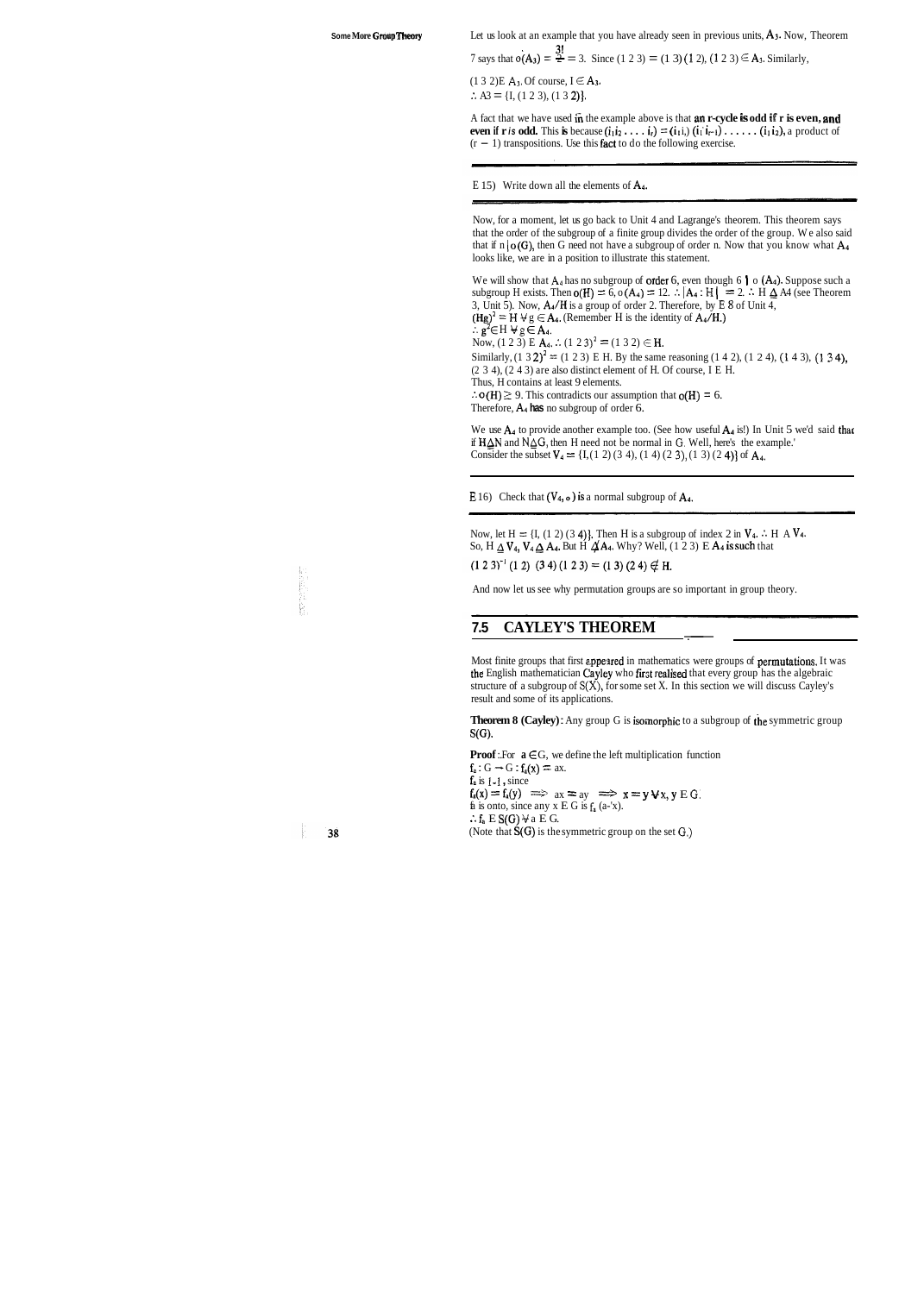As an example of Cayley's theorem, we will show you that the Klein 4-group  $K_4$  (ref. Example 7, Unit 3) is isomorphic to the subgroup  $V_4$  of  $S_4$ . The multiplication table for  $K_4$ is

|   | e | a  | h | c |
|---|---|----|---|---|
| e | e | ũ  | h |   |
| a | a | e  | c |   |
| b | b | Č. | e | a |
| c | c |    | а | e |

E 17j Check that  $f_e = I$ ,  $f_a = (e \ a)$  (b c),  $f_b = (e \ b)$  (a c),  $f_e = (e \ c)$  (a b).

Now we define a function  $f: G \rightarrow S(G)$ :  $f(a) = f_a$ . **We** will show that f is an injective homomorphism. For this we note that  $(f_{a\circ}f_{b})(x) = f_{a}(bx) = abx = f_{ab}(x) \forall a, b \in G.$  $\therefore$  f(ab) = f<sub>ab</sub> = f<sub>a</sub>,f<sub>b</sub> = f(a) of(b)  $\forall$  a, b  $\in$  *G*. That is,  $f$  is a homomorphism. Now, Ker  $f = (a \in G \mid f_a = I_G)$ <br>=  ${a \in G \mid f_a(x) = x \forall x \in G}$  $=$ {a $\in$  G} ax = x  $\forall$  x  $\in$  G}  $= \{e\}.$ Thus, by the Fundamental Theorem of Homomorphism,  $G/Ker f \simeq Im f \leq S(G)$ ,

that is, G is isomorphic to a subgroup of S(G).

On solving E 17 you can see that

 $K_4 \approx \{1, (e \ a) \ (b \ c), (e \ b) \ (a \ c), (e \ c) \ (a \ b)\}.$  Now, just replace the symbols e, a, b, c by 1, 2, **3,4** and you 'I1 get **VP.**   $: K_4 \simeq V_4.$ 

Try the following exercise now.

E 18) Obtain the subgroup of  $S_4$ , to which  $\mathbb{Z}_4$  is isomorphic. Is  $\mathbb{Z}_4 \approx AA7$ 

So, let us see what we have done in this unit.

**7.6 SUMMARY** 

In this unit we have discussed the following points.

1. The symmetric group  $S(X)$ , for any set X, and the group  $S$ ,, in particular.

- 2. The definitions and some properties of cycles and transpositions.
- **3.** Any non-identity permutation in  $S_n$  can be expressed as a disjoint product of cycles.
- 4. Any permutation in  $\mathbf{S}_n$  ( $n \ge 2$ ) can be written as a product of transpositions.
- **5.** The homomorphism sign :  $S_n = \{1, -1\}$ ,  $n \ge 2$ .
- 6. Odd and even permutations.
- 6. Odd and even permutations.<br>7. A,,, the set of even permutations in S,, is a normal subgroup of  $S_n$  of order  $\frac{n!}{2}$  if or  $n \geq 2$ .
- 8. Any group is isomorphic to a permutation group.

**Permutation Groups** 

39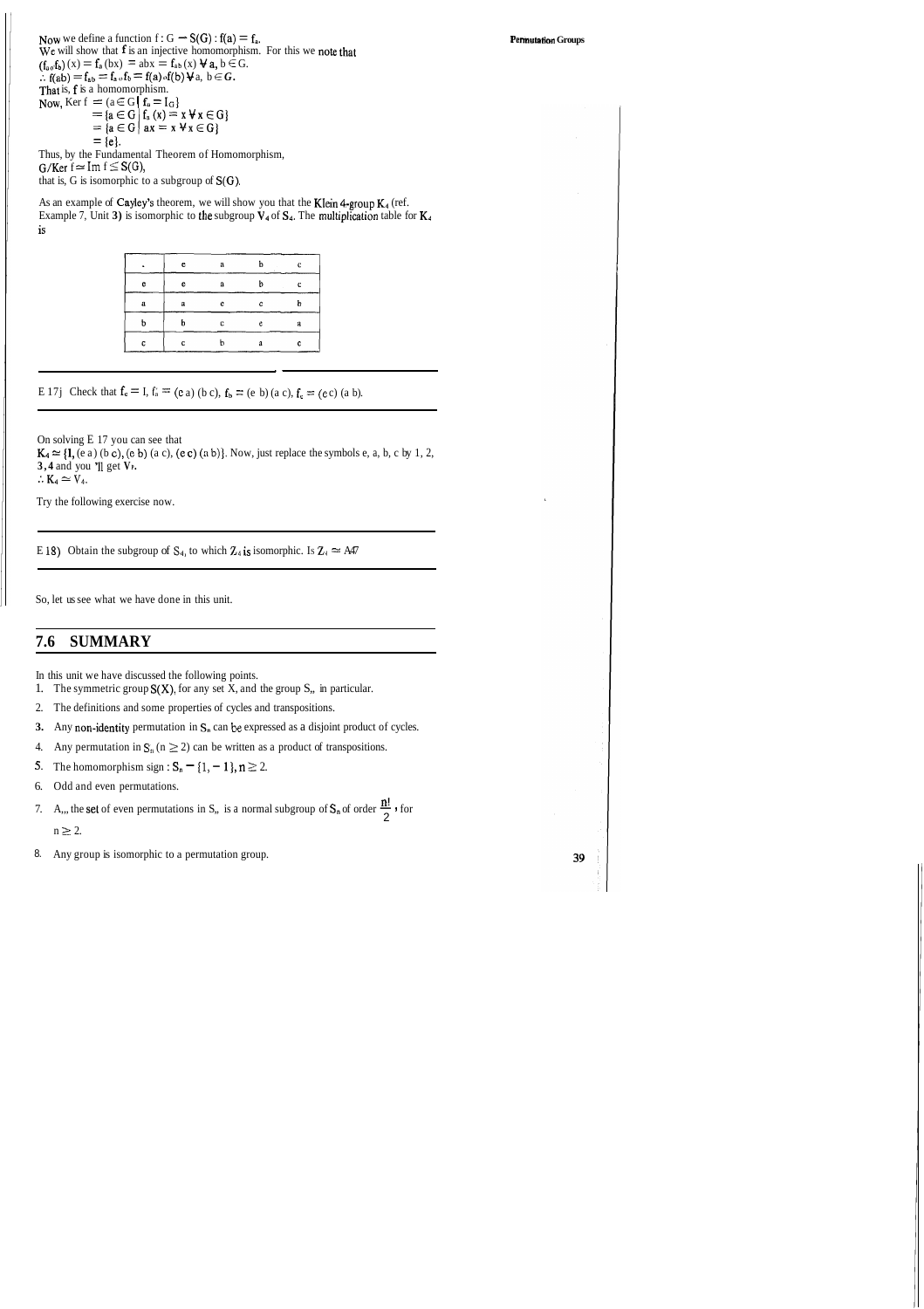40

### SOLUTIONS/ANSWERS  $7.7$

- $E_1$ )  $1\quad 2\quad 3$  |  $1\quad 2\quad 3$  |  $(1\quad 2\quad 3)$  $(3 \t2 \t1)^{\circ}$  (2 3 1) (2 1 3) these two permutations don't commute.  $\cdot$ . S<sub>3</sub> is non-abelian. In Unit 6 (after Example 4) we showed how  $S_3 \leq S_n \forall n \geq 3$ .  $\therefore$  S<sub>n</sub> will be non-abelian  $\forall n \geq 3$ .
- E 2) There can be several answers. Our answer is (1 2), (2 4); (1 3 5), (1 2 3), (2 5 1 4 3).
- E 3) a)  $(1 5 3 2 4)$ b)  $(1 8 5) (2 4) (3 7 6)$ c)  $(1 4) (2 5)$
- E 4) No. Because

**E5**) You know that all the elements of  $S_1$ ,  $S_2$  and  $S_3$  are cycles. So, if  $n < 4$ , every permutation is a cycle in S,. Conversely, we will show that if  $n \geq 4$ , then there is a permutation in  $S_n$  which is not a cycle. Take the element (1 2) (3 4). This is an element of  $S_n \Psi n \ge 4$ , but it is not a cycle.

- **E6**) Since  $(i_1 i_2, \ldots, i_r)$   $(i_r i_{r-1}, \ldots, i_2 i_1) = I = (i_1 i_{r-1}, \ldots, i_2 i_1) (i_1 i_2, \ldots, i_r)$ SINCE  $(1, 1/2, ..., 1)$  iii,  $i = (i_1 i_{r-1}, ..., i_2 i_1)$ .<br> $(i_1 i_2, ..., i_i)^{-1} = (i_r i_{r-1}, ..., i_2 i_1).$
- **E** 7) Let  $f = (i_1 i_2, \ldots, i_r)$ . Then  $f(i_1) = i_2, f(i_2) = i_3, \ldots, f(i_{r-1}) = i_r, f(i_r) = i_1$ .  $\therefore f^{2}(i_{1}) = f(i_{2}), f^{3}(i_{1}) = f(i_{3}) = i_{4}, \ldots, f^{r}(i_{1}) = f(i_{r}) = i_{1}.$ Similarly,  $f'(i_k) = i_k \forall k = 2, ..., r$ .  $\therefore f' = I.$ Also, for  $s \le r$ ,  $f^s(i_1) = i_{s+1} \ne i_1 : f^s \ne I$ .  $\therefore$  o(f) = r.
- E 8) a)  $(1 5) (1 3)$ b)  $(51)(53)$ c)  $(23)(25)(24)$
- E 9)  $(1\ 5)(1\ 8)(2\ 4)(3\ 6)(3\ 7)$
- **E** 10) For any three symbols i, **j** and k,  $(i j) (j k) = (i j k).$ Then, if **m** is yet another symbol,  $(i j k)$   $(k m) = (i j k m)$ , and so on.  $\therefore$  (1 2) (2 3).  $\dots$  (9 10)  $= (1 2 3) (3 4) \dots (9 10)$  $=$  (1 2 3 **4)**  $\ldots$  (9 **10**)  $=$  (1 2 3 . . . . 10)

No. Because  
\n
$$
(1\ 3) (1\ 5\ 4) = \begin{pmatrix} 1 \\ 5 \end{pmatrix}
$$
 =  $(1\ 5\ 4\ 3)$ , and  
\n $(1\ 5\ 4) (1\ 3) = \begin{pmatrix} 1 & 2 & 3 & 4 & 5 \\ 3 & 2 & 5 & 1 & 4 \end{pmatrix}$  =  $(1\ 3\ 5\ 4)$ .

E I1) sign I = 
$$
\prod_{\substack{i,j=1 \ i
$$

E 12) The permutations in E 8(c) and E 9 are odd.